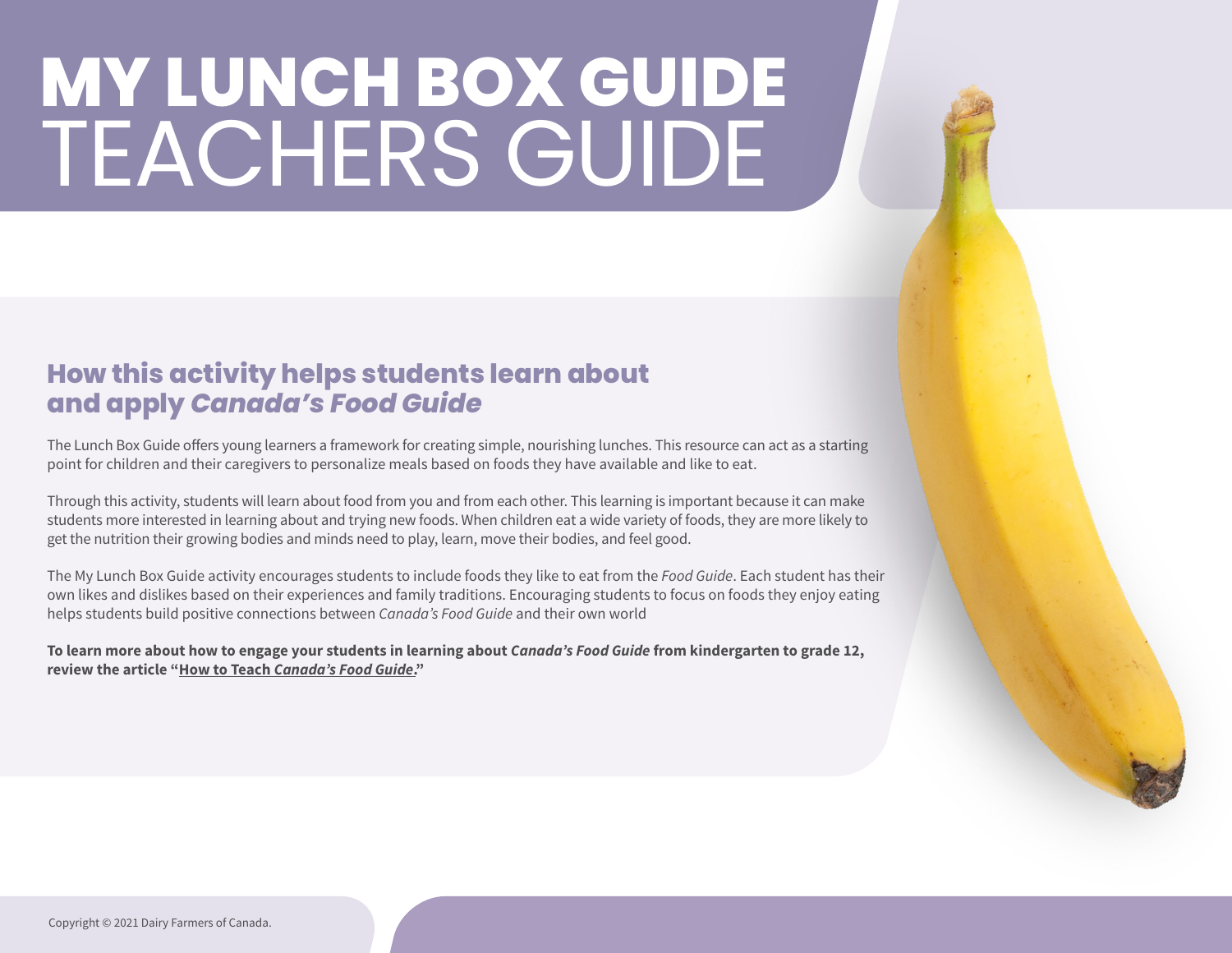#### **Introducing the activity**

**Sample introduction:** *Today we are going to talk about one of my favourite topics. Food! Each of you will get your own copy of the My Lunch Box Guide activity as well as the Lunch Box Guide to take home. We are going to talk about foods we like to eat.*

#### **Consider starting this activity with a discussion question.**

- Do you see any foods in the Lunch Box Guide you like to eat?
- Do you see any foods you haven't eaten but would like to try?

**Sample instructions:** *As you go through this activity sheet, think about all the foods you like to eat. When you see the name of a food you enjoy, put a checkmark next to it. You can put as many or as few checkmarks on this page as you like. See if you can find one food from each part of the Lunch Box Guide you enjoy eating.*

*One thing you may notice is that there are foods you like to eat that are not listed. This activity sheet would have to be MUCH bigger if it included all the foods everyone in our classroom or school eats. This activity is a chance for each of us to think about food and make our own version of the Lunch Box Guide with foods we really enjoy. If there's a food you like to eat but it's not on the guide, write the name of it in the space provided.*

#### **Feel free to share a personal example as you explore these questions with students.**

For example,

- "I really like Brussels sprouts and chocolate so I will add them to my sheet."
- "One food I really enjoy is rhubarb, especially my mom's spicy pickled rhubarb. She sends me a jar every year for my birthday."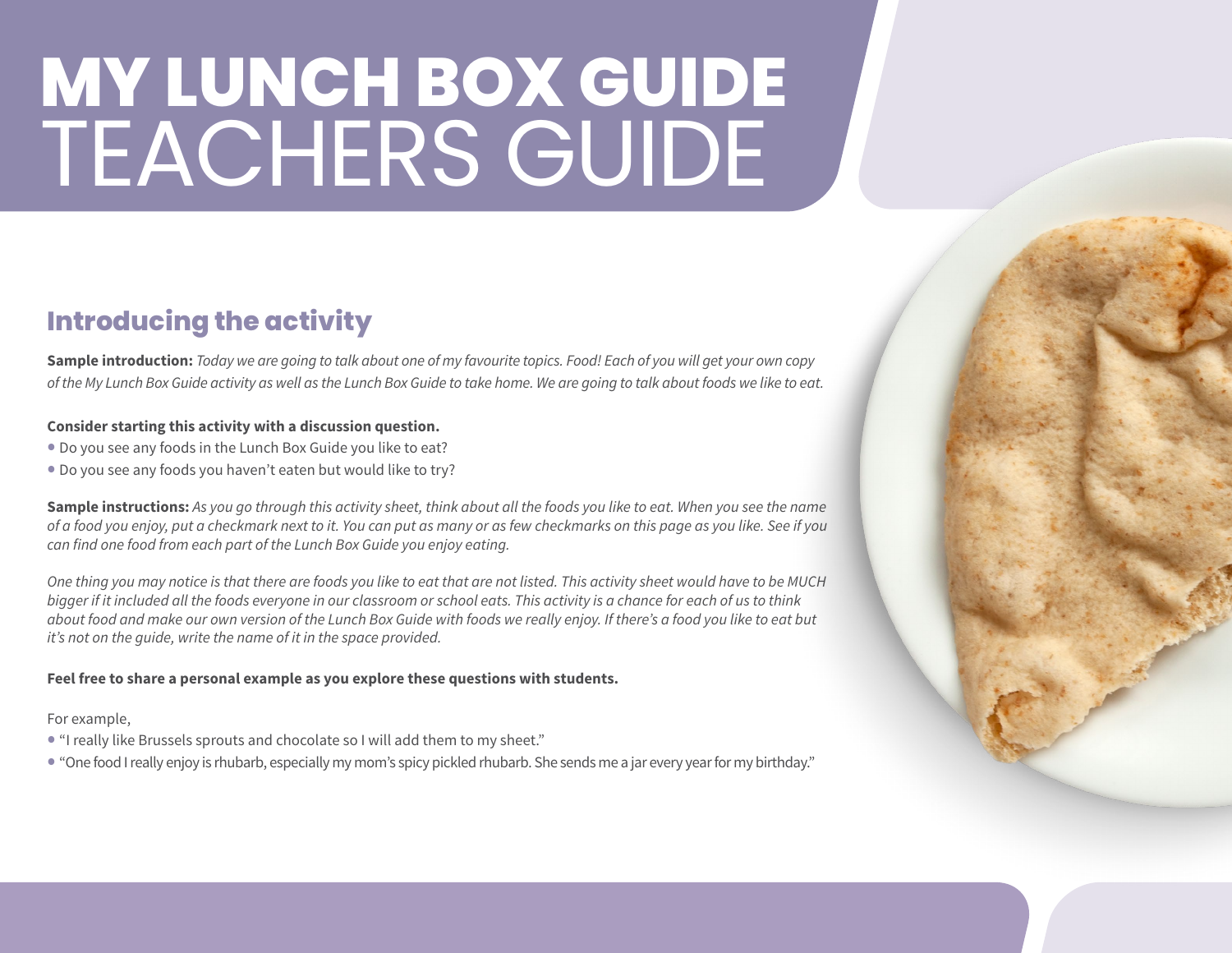### **Activity answer key**

Because this activity is based on personal preference there is no right or wrong way for students to answer. Below is an example of how a student could complete the My Lunch Box Guide activity sheet.

1. Read the lists of foods in the chart below. Put a checkmark next to the foods you like to eat.

2. Use the space provided to add the names of foods you like to eat that are not listed.